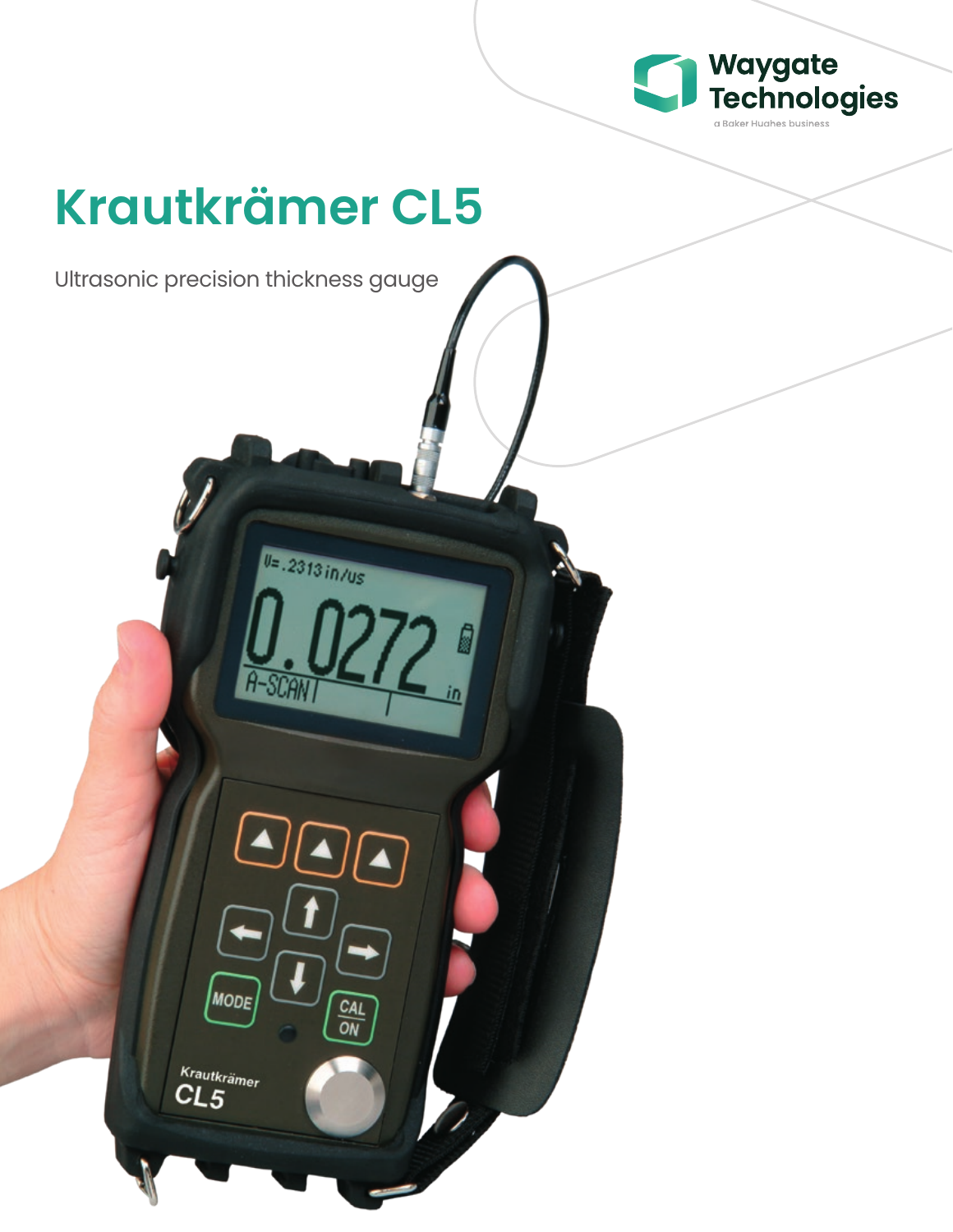### **CL5–Simply reliable, reliably simple**

#### **Micrometer Precision in a Rugged Package**

The Krautkrämer CL5 is an easy-to-use precision thickness measuring solution for components used in the automotive and aerospace industries, such as:

- Cast and stamped metal components made of aluminum, steel, copper, bronze
- Machined workpieces
- Chemically milled components
- Metal strips, metal plates
- Plastics and composites
- Glass

The instrument can be held in one hand or placed on flat workpieces, making the Krautkrämer CL5 a compact way to test your material for the required thickness or checking for sheet corrosion.

#### **Compact solution with a full range of functionality**

The Krautkrämer CL5 precision thickness gauge offers a full range of functionality in an easy to use, compact and rugged package. Three soft keys directly under the display activate the functions shown on the display menus. Four directional keys help make menu changes and navigation of the text entry screen simple and efficient.

The graphical display presents the user with seven different operation modes. The user can select Normal, Minimum Scan, Maximum Scan, Differential/Rate of Reduction, Thk+A-Scan (option), Velocity (option) or Quality View. The Krautkrämer CL5 uses a programmable data recorder for easy set up of data files from the PC. The SD Card memory system places all the data recording and set-up information on a removable SD memory card. The files are formatted allowing drag and drop files when plugged directly into the PC. Other data such as digital photographs can also be stored on the same SD card. The Krautkrämer CL5 allows direct connection to the PC, using a serial or USB port (with optional cable).

#### **Simple Operation**

The Krautkrämer CL5 is a very straightforward instrument to operate. The MODE key progresses the user through a series of selection and set-up menus and back to the measurement mode. One press of the MODE key displays a table of standard probes and up to five special set-ups. Another press of the MODE key displays a set-up menu where the user can easily scroll through the menu, see the current settings and make fast changes to any of the displayed settings.

A supervisor lock-out function enables a knowledgeable user to set up all the specific measuring functions and settings of the Krautkrämer CL5 and lock the settings so critical settings cannot be changed by a subordinate user.

Additional advantages offered by this compact, multifunctional instrument include:

- Enhanced measurement performance produces stable and repeatable thickness values
- Seven measurement and display modes: Normal, Minimum Capture, Maximum Capture, Differential and Rate of Reduction, Velocity (with CL5 VL option), Thickness+A-Scan (with Live A-Scan Option) and Quality View Mode (with Data Recorder option).
- Snapshot A-Scan on all models
- Hollow/Fill thickness digits showing coupling or noncoupling status
- Visual LED alarm to alert user when measurements are exceeding the user selectable limit values
- Customer parameter set-ups for special configurations and quick instrument set-up
- Flexible power system via standard AA batteries or rechargeable battery pack system (standard)
- Multi-language user interface
- Automatic ultrasonic performance (gain and gate controls)
- Wide variety of standard probes (sold separately)

#### **The Velocity Option: Performance and Flexibility**

The Krautkrämer CL5 Velocity option gives the user an added measurement mode used for determining the velocity of a known thickness of material. Material thickness can be entered manually via the Krautkrämer CL5 keyboard or a digital caliper can be connected, allowing the thickness value to be sent electronically from the caliper to the Krautkrämer CL5. The user simply places the probe on the part, and the Krautkrämer CL5 displays the material velocity of the test object. Both the thickness and the velocity value can be stored in the Data Recorder and downloaded to the PC.

#### **The Live A-Scan Option**

The optional Live A-Scan feature gives the user a real time view of the echoes being digitally measured by the Krautkrämer CL5.

Viewing the Live A-Scan can aid users when attempting to properly align the probe and the test object to achieve the best measurement values. Viewing the Live A-Scan enables the user to ensure the proper echoes are being measured and the digital value is correct.

#### **The Data Recorder Option**

The Data Recorder option permits the quick and easy storage of thickness values in file form. Fully user-programmable, it stores up to 10,000 measured values or as many as 500 values with attached A-Scan.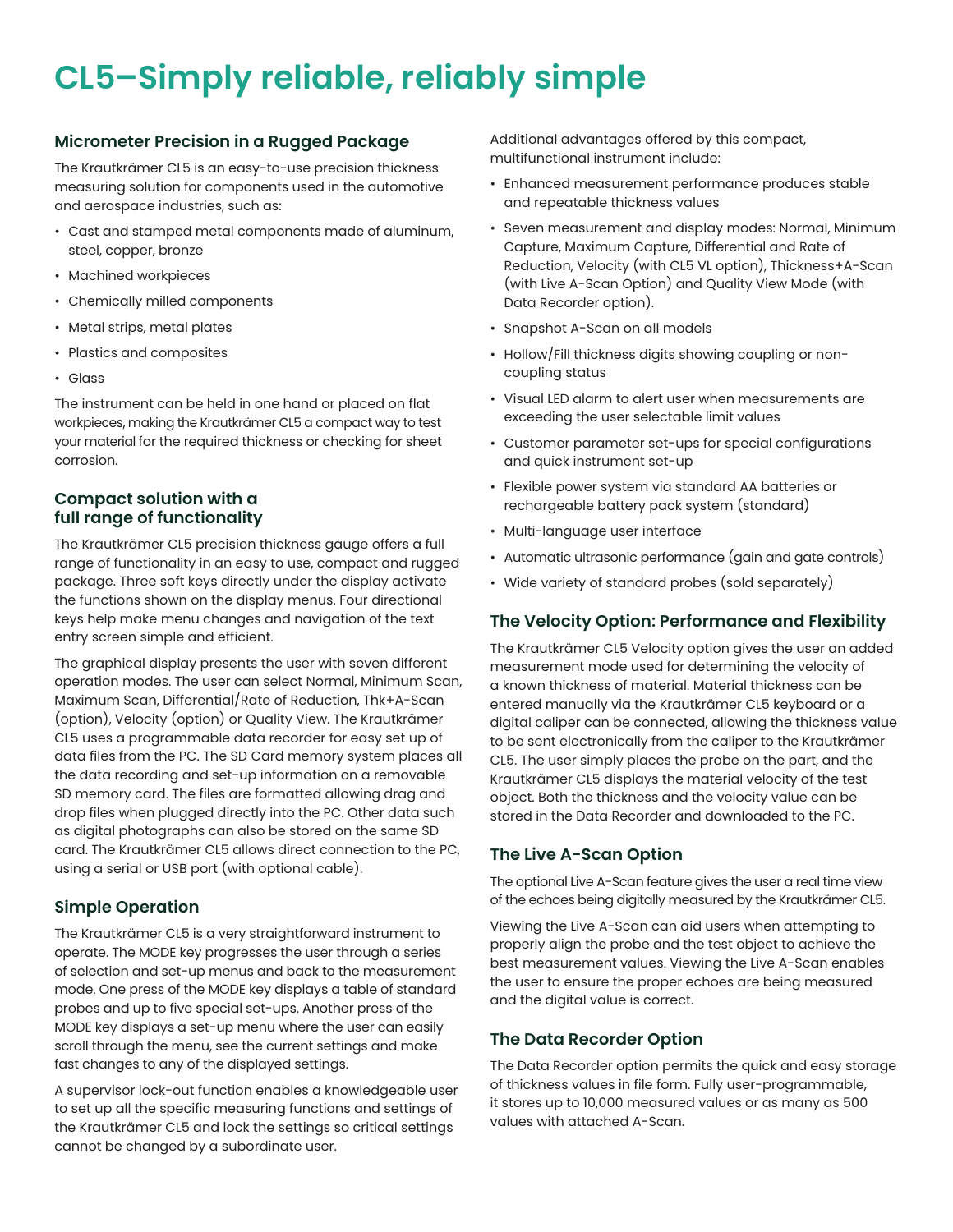## **Achieve more precision with quality view**

0=.2320 in/us





Rate of reduction



Snapshot A-Scan

| PANEL<br>3579 |              |                      |              |  |  |  |
|---------------|--------------|----------------------|--------------|--|--|--|
|               |              | в                    | c            |  |  |  |
|               |              | 8.8258 8.8248 8.8226 |              |  |  |  |
| 2             | 0.0217       | 8.8217               | <b>EMPTY</b> |  |  |  |
| з             | <b>EMPTY</b> | <b>EMPTY</b>         | <b>EMPTY</b> |  |  |  |
|               |              |                      |              |  |  |  |

Data recorder



Selection of Quality View Mode displays



Numerical value of thickness is filled when probe is coupled to the location of measurement

The programmable data recorder allows creation of data recorder files directly from the Krautkrämer CL5 keypad, or from the PC using the flexible UltraMATE® or UltraMATE® Lite software program. The Data Recorder supports the use of alphanumeric file names, standard linear and grid files and custom linear files.

Extended file types store the thickness values, velocity settings and other critical data for each measurement point, making the Krautkrämer CL5 and UltraMATE® ideal for test data management.

Quality View Mode permits Data Recorderdriven control and capture of thickness measurements. It is ideal for singular parts or structures with numerous measurement points that have different target thicknesses and/or varying upper and lower limits or tolerances.

Uses of Quality View Mode include:

- 1. Fast collection of thickness measurement data for statistical analysis during variation control and quality assurance.
- 2. Digitally capturing thickness measurement data for quality records and traceability.
- 3. Variation control of work in progress on the manufacturing or workshop floor.

Quality View Mode displays the current measurement location name, a bar graphic of the thickness measurement that shows the lower specified limit value, the nominal/ target value, the upper specified limit and a numerical readout of the measurement.

۵ 0.0060 0.0070 0.0080 in A-SCAN I SEND I INFO

To work in Quality View Mode, custom four-point linear files are created in either Microsoft® Excel or UltraMate® software applications on a PC and downloaded to the Krautkrämer CL5 using the optional serial or USB cable. Measurements can also be uploaded into a PC for processing and analysis using Microsoft® Excel, UltraMate® or a third party statistics and/or quality software application.



Quality View Mode



Out of tolerance dialogue

| <b>LLANTER WODE</b> |             |  |  |  |
|---------------------|-------------|--|--|--|
|                     |             |  |  |  |
| CORNER-B            | <b>EMPT</b> |  |  |  |
| CORNER-C            | ERPT1       |  |  |  |
| SFN                 |             |  |  |  |

Measurement Review Mode

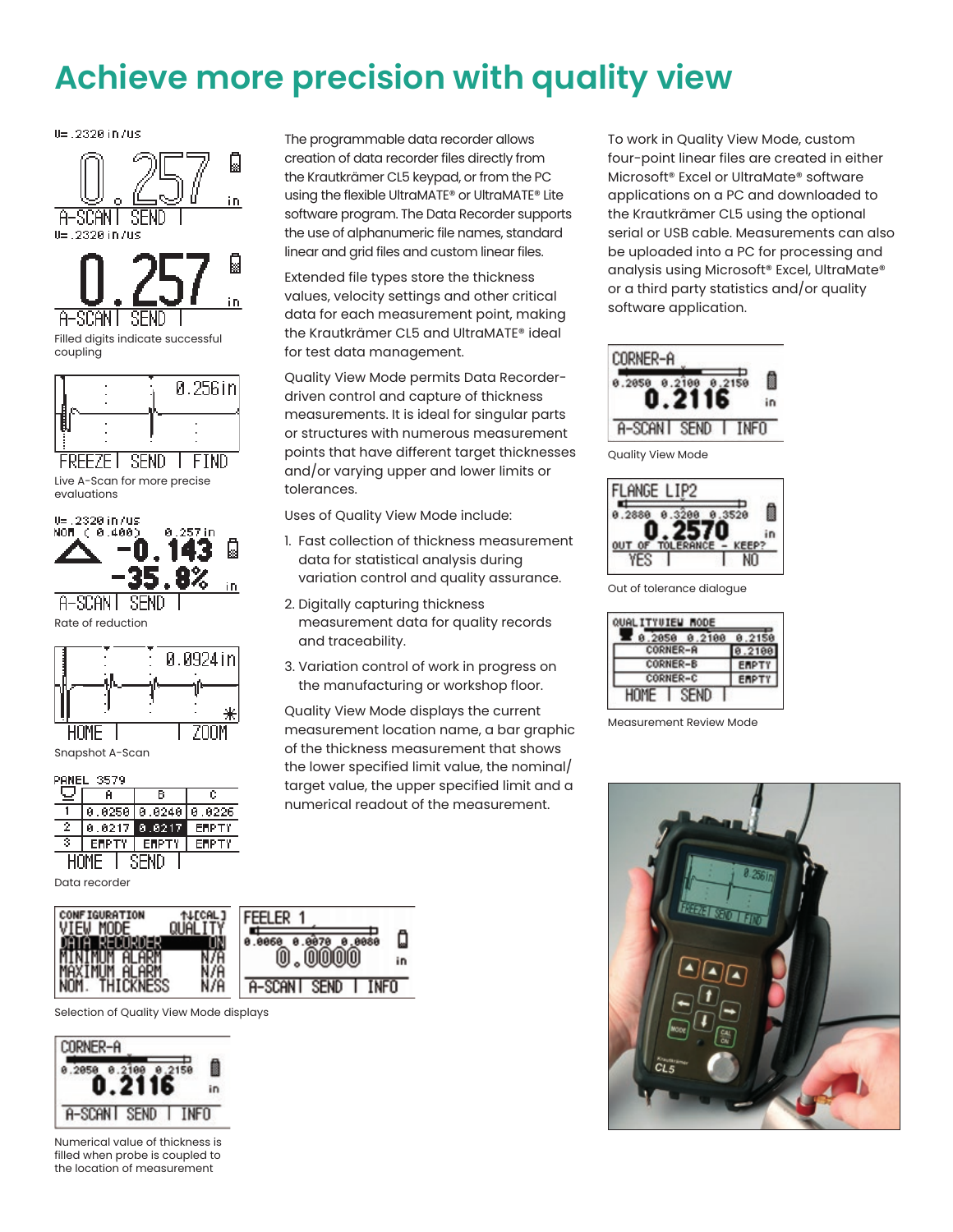### **Technical Data**

#### **Measuring range**

.005 in to 20.00 in (0.13 mm to 500 mm): depends on material, probe, surface condition and temperature

#### **Units and measuring resolution**

- Inch 0.0001, 0.001, 0.01
- Millimeter 0.001, 0.01, 0.1

#### **Material velocity range**

- 0.03937 to 0.78736 in/ $\mu$ s
- 1000 to 19999 m/s

#### **Receiver**

Bandwidth of 1.0 to 16 MHz at –6 dB

#### **Update rate**

User selectable 4 or 8 Hz, up to 32 Hz in Min Cap or Max Cap mode

#### **Display type**

Graphical LCD 64 × 128 pixels 2.25 in × 2.56 in (40 mm × 57 mm) with backlight and adjustable contrast

#### **Thickness display**

Five-digit display with 0.75 in (19.5 mm) height digits in standard mode and 0.25 in (6.35 mm) height digits in Thickness + A-Scan mode, solid or hollow digits coupling indicator, A-Scan view – R.F. mode only

#### **Display modes**

Thickness (includes Snapshot A-Scan), Thickness + Live A-Scan (optional), Minimum Capture, Maximum Capture, Differential and Rate of Reduction, Velocity Mode (optional), Quality View Mode (optional)

#### **Supervisor lockout**

Alphanumeric password lockout for calibrations, set-up and Data Recorder

#### **I/O port**

Bi-directional serial RS-232: baud rate 1200, 9600, 57600 and 115200

#### **Data recorder**

Programmable Data Recorder, 120 files max. on each 64 MB SD card

#### **File formats**

Grid created from instrument keypad. Grid and Custom Linear files accepted from UltraMATE® software.

#### **Power supply**

Three AA batteries (Alkaline, NiMH or NiCad) or custom rechargeable battery pack

#### **Environmental sealing**

Impact resistant, dust and splash proof, gasketsealed, case-tested to IP54

#### **Weight**

0.92 lb (420 g) with batteries

#### **Size**

- $\cdot$  7.1 in H  $\times$  3.7 in W  $\times$  1.8 in D
- $\cdot$  (180 mm  $\times$  94 mm  $\times$  46 mm)

#### **Temperature range**

- Operating: –10 ºC to +60 ºC
- Storage: –20 ºC to +70 ºC

#### **Operating languages**

English, German, French, Spanish, Italian, Russian, Japanese, Chinese

#### **Application software**

UltraMATE® Lite and UltraMATE®

#### **Base instrument package**

- CL5 precision thickness gauge
- Lithium poly battery pack
- AC power supply
- Plastic carry case
- Wire stand
- XL couplant sample, 4 oz
- Firmware upgrade CD-ROM
- Operating manual
- Operating instruction card
- Certificate of Conformity

#### **Options**

- CL5 AS OPT Live A-Scan option
- CL5 DR OPT Data Recorder option
- CL5 VL Velocity option

#### **Accessoires**

- PCCBL-690 USB PC cable
- PCCBL-419 serial PC cable
- Li-135 lithium poly battery pack
- AC-296 AC power supply
- UltraMATE® Lite or UltraMATE® data management software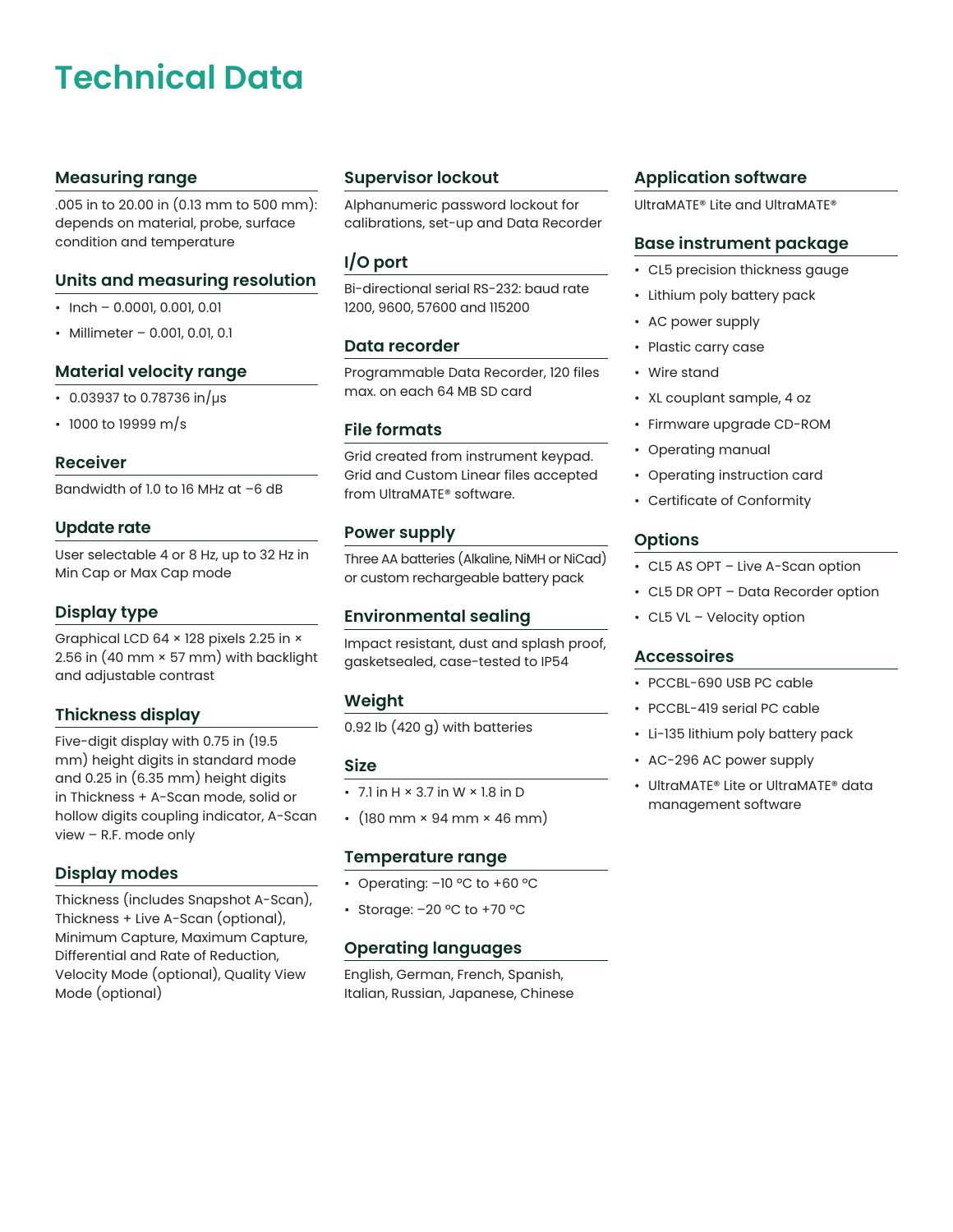### **Krautkrämer CL5 compatible transducer specifications**

| <b>Model</b>         | <b>Probe Type</b>                   | <b>Nominal</b><br>Frequency | <b>Contact Diameter</b>                                 | <b>Measuring Range</b><br>(in Mild Steel Unless Noted)        |
|----------------------|-------------------------------------|-----------------------------|---------------------------------------------------------|---------------------------------------------------------------|
| Alpha 2 DFR $/$ CLF4 | Standard delay line                 | 15 MHz                      | $0.30$ in $(7.6$ mm)                                    | 0.007 to 1.0 in (0.18 to 25.4 mm)                             |
| Alpha $2 F / CLF5$   | Fingertip contact                   | 10 MHz                      | $0.38$ in $(9.5$ mm)                                    | 0.060 to 10.0 in (1.52 to 254 mm)                             |
| Mini DFR             | Thin range delay line               | 20 MHz                      | $0.19$ in $(4.8$ mm)                                    | 0.006 to 0.2 in (0.16 to 5.1 mm)                              |
| Alpha DFR-P          | Delay line for plastic<br>materials | 22 MHz                      | $0.30$ in $(7.6$ mm)                                    | $0.005$ to 0.15 in $(0.13$ to 3.8 mm)<br>in plastic materials |
| K-Pen                | Delay line pencil probe             | 20 MHz                      | 0.065 or 0.090 in<br>$(1.7 \text{ or } 2.3 \text{ mm})$ | 0.008 to 0.175 in (0.20 to 4.4 mm)                            |
| CA211A               | Standard contact                    | 5 MHz                       | $0.75$ in $(19.1$ mm)                                   | 0.060 to 20.0 in (1.52 to 508 mm)                             |